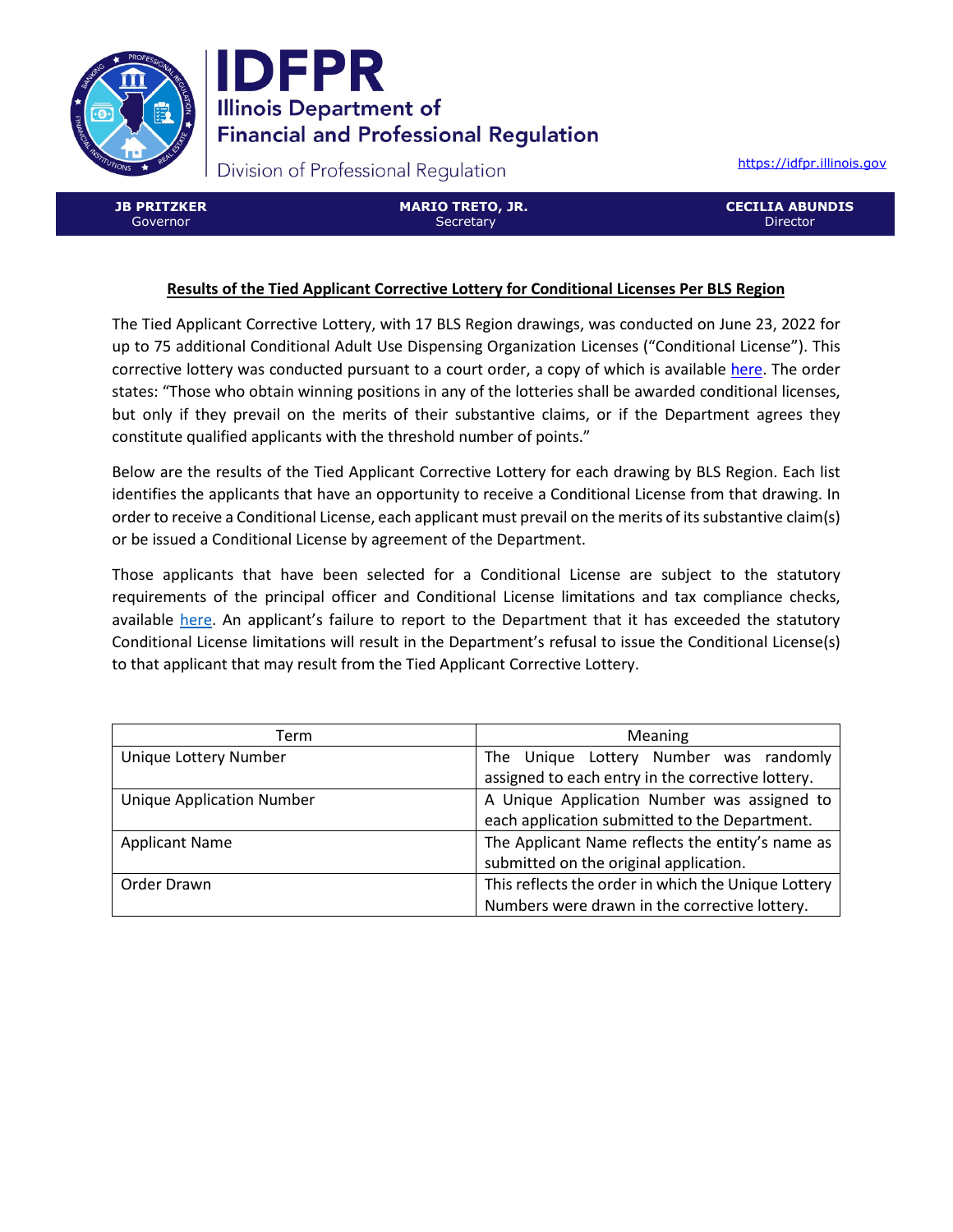### **BLS Region #1 (Bloomington) 1 Conditional License Available**

| <b>Order Drawn</b> | <b>Unique Lottery</b><br><b>Number</b> | <b>Unique Application</b><br><b>Number</b> | <b>Applicant Name</b>        |
|--------------------|----------------------------------------|--------------------------------------------|------------------------------|
|                    | 000000001                              | 3946107                                    | High Haven Dispensary<br>LLC |

## **BLS Region #2 (Cape Girardeau) 1 Conditional License Available**

| <b>Order Drawn</b> | <b>Unique Lottery</b><br><b>Number</b> | <b>Unique Application</b><br><b>Number</b> | <b>Applicant Name</b>         |
|--------------------|----------------------------------------|--------------------------------------------|-------------------------------|
|                    | 000000001                              | 3946458                                    | <b>CNS Wellness Group LLC</b> |

# **BLS Region #3 (Carbondale-Marion) 1 Conditional License available**

| <b>Order Drawn</b> | <b>Unique Lottery</b><br><b>Number</b> | <b>Unique Application</b><br><b>Number</b> | <b>Applicant Name</b>        |
|--------------------|----------------------------------------|--------------------------------------------|------------------------------|
|                    | 000000002                              | 3956500                                    | High Haven Dispensary<br>LLC |

## **BLS Region #4 (Champaign-Urbana) 1 Conditional License available**

| <b>Order Drawn</b> | <b>Unique Lottery</b><br><b>Number</b> | <b>Unique Application</b><br><b>Number</b> | <b>Applicant Name</b> |
|--------------------|----------------------------------------|--------------------------------------------|-----------------------|
|                    | 000000034                              | Blank                                      | Blank                 |

## **BLS Region #5 (Chicago-Naperville-Elgin) 47 Conditional Licenses Available**

| <b>Order Drawn</b> | <b>Unique Lottery</b> | <b>Unique Application</b> | <b>Applicant Name</b> |
|--------------------|-----------------------|---------------------------|-----------------------|
|                    | <b>Number</b>         | <b>Number</b>             |                       |
| 1                  | 000000830             | <b>Blank</b>              | <b>Blank</b>          |
| $\overline{2}$     | 000000115             | 3953187                   | JG IL LLC             |
| 3                  | 000000146             | 3947570                   | NK Holdings 4 LLC     |
| 4                  | 000000147             | 3947998                   | Pelu LLC              |
| 5                  | 000000513             | Blank                     | <b>Blank</b>          |
| 6                  | 000000401             | <b>Blank</b>              | <b>Blank</b>          |
| 7                  | 000000370             | <b>Blank</b>              | <b>Blank</b>          |
| 8                  | 000000317             | Blank                     | <b>Blank</b>          |
| 9                  | 000000538             | Blank                     | <b>Blank</b>          |
| 10                 | 000000404             | Blank                     | <b>Blank</b>          |
| 11                 | 000000607             | Blank                     | <b>Blank</b>          |
| 12                 | 000000224             | Blank                     | <b>Blank</b>          |
| 13                 | 000000362             | <b>Blank</b>              | <b>Blank</b>          |
| 14                 | 000000357             | <b>Blank</b>              | <b>Blank</b>          |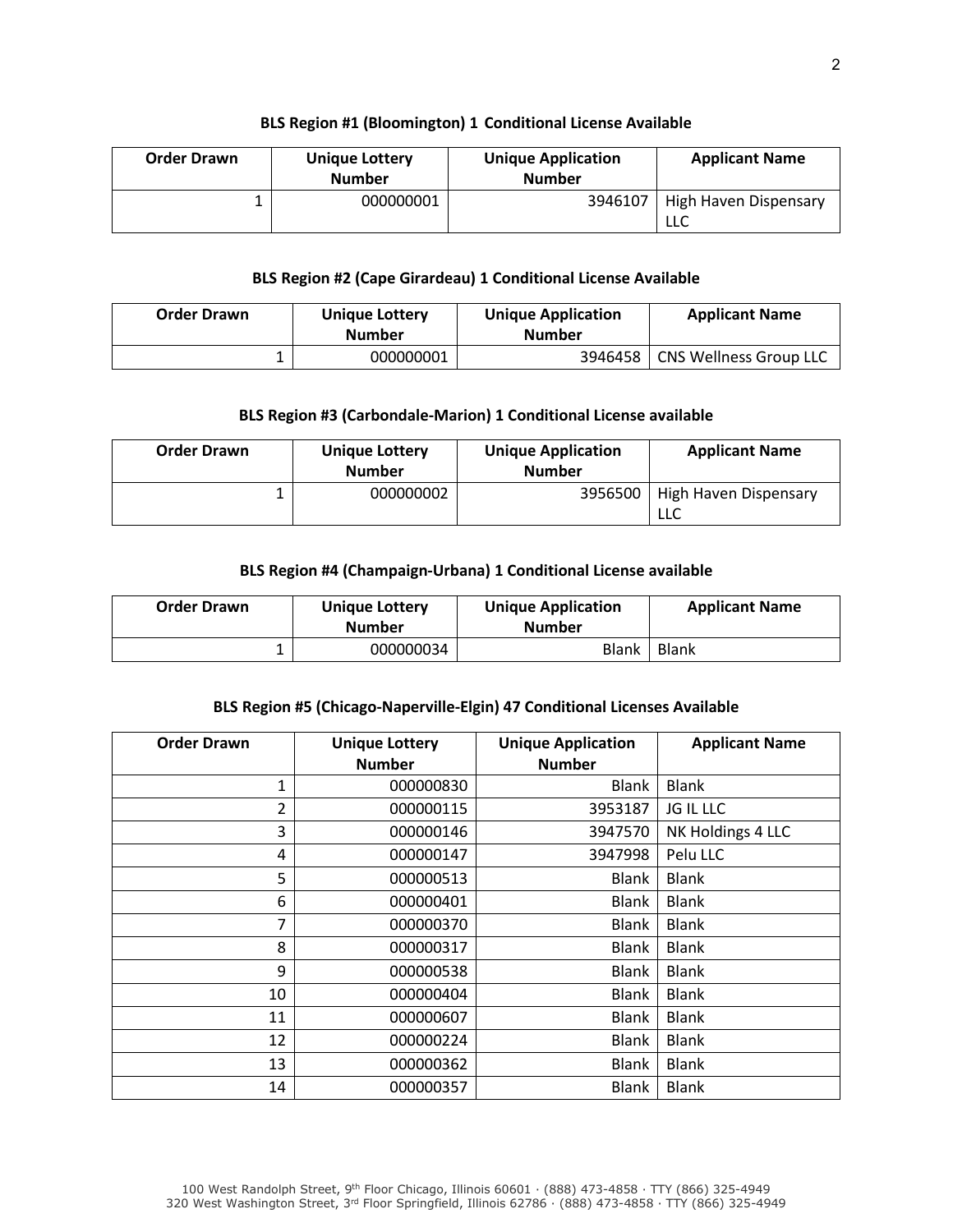| <b>Order Drawn</b> | <b>Unique Lottery</b> | <b>Unique Application</b>     | <b>Applicant Name</b>                 |
|--------------------|-----------------------|-------------------------------|---------------------------------------|
|                    | <b>Number</b>         | <b>Number</b><br><b>Blank</b> | <b>Blank</b>                          |
| 15                 | 000000527             |                               |                                       |
| 16                 | 000000064             | 3948998                       | Highlife Group LLC                    |
| 17                 | 000000434             | <b>Blank</b>                  | <b>Blank</b>                          |
| 18                 | 000000671             | <b>Blank</b>                  | <b>Blank</b>                          |
| 19                 | 000000129             | 3954036                       | Land of Lincoln                       |
|                    | 000000810             |                               | <b>Dispensary LLC</b><br><b>Blank</b> |
| 20                 |                       | <b>Blank</b>                  |                                       |
| 21                 | 000000460             | <b>Blank</b>                  | <b>Blank</b>                          |
| 22                 | 000000329             | <b>Blank</b>                  | <b>Blank</b>                          |
| 23                 | 000000355             | <b>Blank</b>                  | <b>Blank</b>                          |
| 24                 | 000000075             | 3953934                       | InLabs 1 LLC                          |
| 25                 | 000000685             | <b>Blank</b>                  | <b>Blank</b>                          |
| 26                 | 000000584             | <b>Blank</b>                  | <b>Blank</b>                          |
| 27                 | 000000509             | <b>Blank</b>                  | <b>Blank</b>                          |
| 28                 | 000000445             | <b>Blank</b>                  | <b>Blank</b>                          |
| 29                 | 000000709             | <b>Blank</b>                  | <b>Blank</b>                          |
| 30                 | 000000139             | 3953133                       | <b>MKPG LLC</b>                       |
| 31                 | 000000634             | <b>Blank</b>                  | <b>Blank</b>                          |
| 32                 | 000000324             | <b>Blank</b>                  | <b>Blank</b>                          |
| 33                 | 000000464             | <b>Blank</b>                  | <b>Blank</b>                          |
| 34                 | 000000459             | <b>Blank</b>                  | <b>Blank</b>                          |
| 35                 | 000000133             | 3953133                       | <b>MKPG LLC</b>                       |
| 36                 | 000000635             | <b>Blank</b>                  | <b>Blank</b>                          |
| 37                 | 000000394             | <b>Blank</b>                  | <b>Blank</b>                          |
| 38                 | 000000083             | 3953187                       | JG IL LLC                             |
| 39                 | 000000462             | <b>Blank</b>                  | <b>Blank</b>                          |
| 40                 | 000000494             | <b>Blank</b>                  | <b>Blank</b>                          |
| 41                 | 000000305             | <b>Blank</b>                  | <b>Blank</b>                          |
| 42                 | 000000682             | Blank                         | <b>Blank</b>                          |
| 43                 | 000000779             | <b>Blank</b>                  | <b>Blank</b>                          |
| 44                 | 000000187             | 3966035                       | <b>ReNu LLC</b>                       |
| 45                 | 000000751             | <b>Blank</b>                  | <b>Blank</b>                          |
| 46                 | 000000442             | <b>Blank</b>                  | Blank                                 |
| 47                 | 000000364             | <b>Blank</b>                  | <b>Blank</b>                          |
|                    |                       |                               |                                       |

# **BLS Region #6 (Danville) 1 Conditional License available**

| <b>Order Drawn</b> | <b>Unique Lottery</b><br>Number | <b>Unique Application</b><br><b>Number</b> | <b>Applicant Name</b> |
|--------------------|---------------------------------|--------------------------------------------|-----------------------|
|                    | 000000026                       | Blank                                      | <b>Blank</b>          |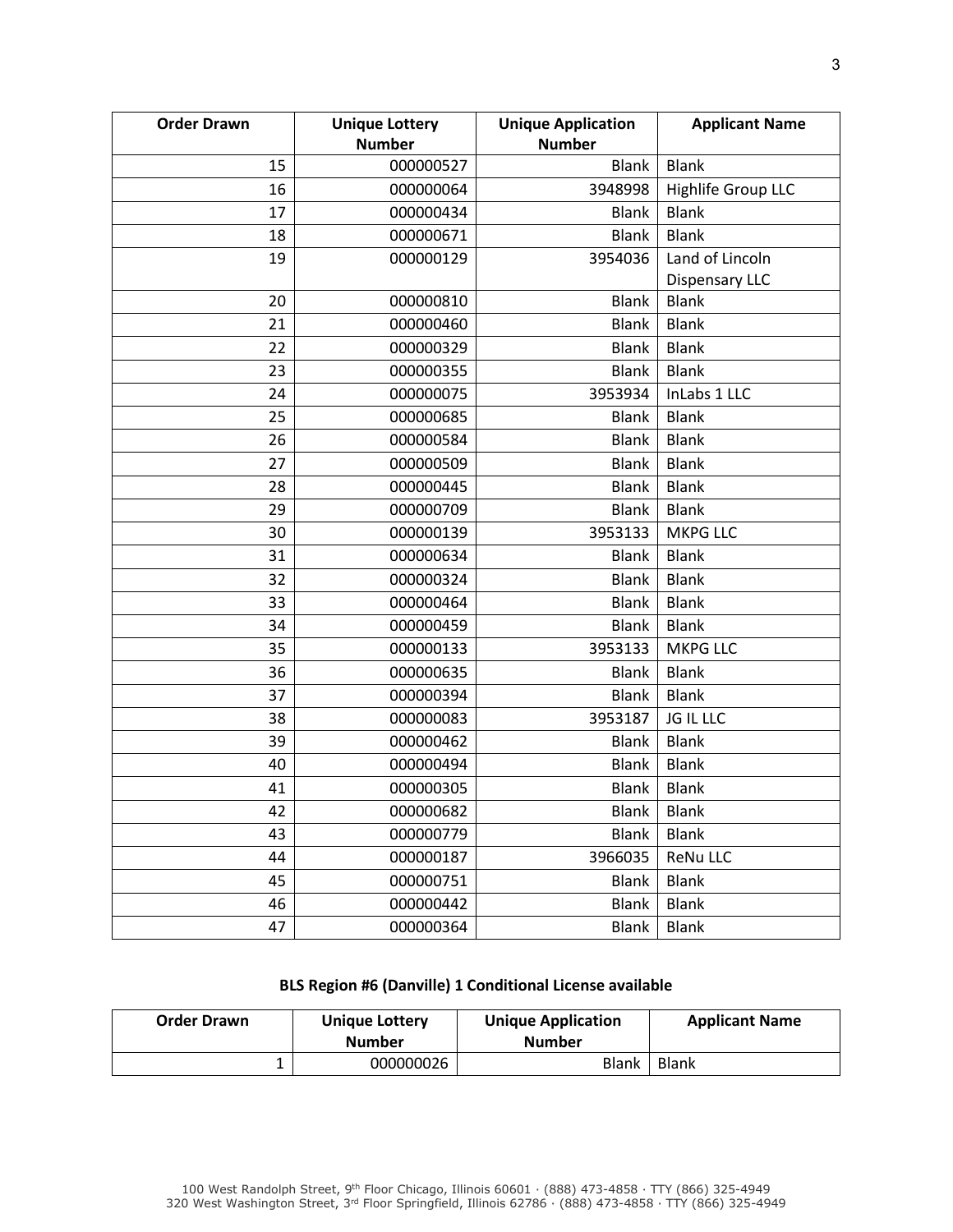#### **BLS Region #7 (Davenport-Moline-Rock Island) 1 Conditional License available**

| <b>Order Drawn</b> | <b>Unique Lottery</b><br><b>Number</b> | <b>Unique Application</b><br><b>Number</b> | <b>Applicant Name</b> |
|--------------------|----------------------------------------|--------------------------------------------|-----------------------|
|                    | 000000027                              | Blank                                      | <b>Blank</b>          |

# **BLS Region #8 (Decatur) 1 Conditional License available**

| <b>Order Drawn</b> | <b>Unique Lottery</b><br><b>Number</b> | <b>Unique Application</b><br><b>Number</b> | <b>Applicant Name</b> |
|--------------------|----------------------------------------|--------------------------------------------|-----------------------|
|                    | 000000010                              | Blank                                      | <b>Blank</b>          |

## **17BLS Region #9 (Kankakee) 1 Conditional License available**

| <b>Order Drawn</b> | <b>Unique Lottery</b><br><b>Number</b> | <b>Unique Application</b><br><b>Number</b> | <b>Applicant Name</b>           |
|--------------------|----------------------------------------|--------------------------------------------|---------------------------------|
|                    | 000000003                              |                                            | 3960462   Big City Ventures LLC |

# **BLS Region #10 (Peoria) 3 Conditional Licenses available**

| <b>Order Drawn</b> | <b>Unique Lottery</b><br><b>Number</b> | <b>Unique Application</b><br><b>Number</b> | <b>Applicant Name</b>                       |
|--------------------|----------------------------------------|--------------------------------------------|---------------------------------------------|
|                    | 000000030                              | 3955779                                    | VHEA LLC dba<br><b>Grassroots Holistics</b> |
|                    | 000000025                              | 3962079                                    | <b>ReNu LLC</b>                             |
|                    | 000000040                              | <b>Blank</b>                               | <b>Blank</b>                                |

# **BLS Region #11 (Rockford) 2 Conditional License available**

| <b>Order Drawn</b> | <b>Unique Lottery</b><br><b>Number</b> | <b>Unique Application</b><br><b>Number</b> | <b>Applicant Name</b> |
|--------------------|----------------------------------------|--------------------------------------------|-----------------------|
|                    | 000000059                              | <b>Blank</b>                               | <b>Blank</b>          |
|                    | 000000027                              | <b>Blank</b>                               | <b>Blank</b>          |

#### **BLS Region #12 (St. Louis) 4 Conditional Licenses available**

| <b>Order Drawn</b> | <b>Unique Lottery</b> | <b>Unique Application</b> | <b>Applicant Name</b> |
|--------------------|-----------------------|---------------------------|-----------------------|
|                    | <b>Number</b>         | <b>Number</b>             |                       |
|                    | 000000102             | <b>Blank</b>              | <b>Blank</b>          |
|                    | 000000090             | <b>Blank</b>              | <b>Blank</b>          |
| э                  | 000000007             | 3954153                   | High Haven Dispensary |
|                    |                       |                           | LLC                   |
| 4                  | 000000097             | <b>Blank</b>              | <b>Blank</b>          |